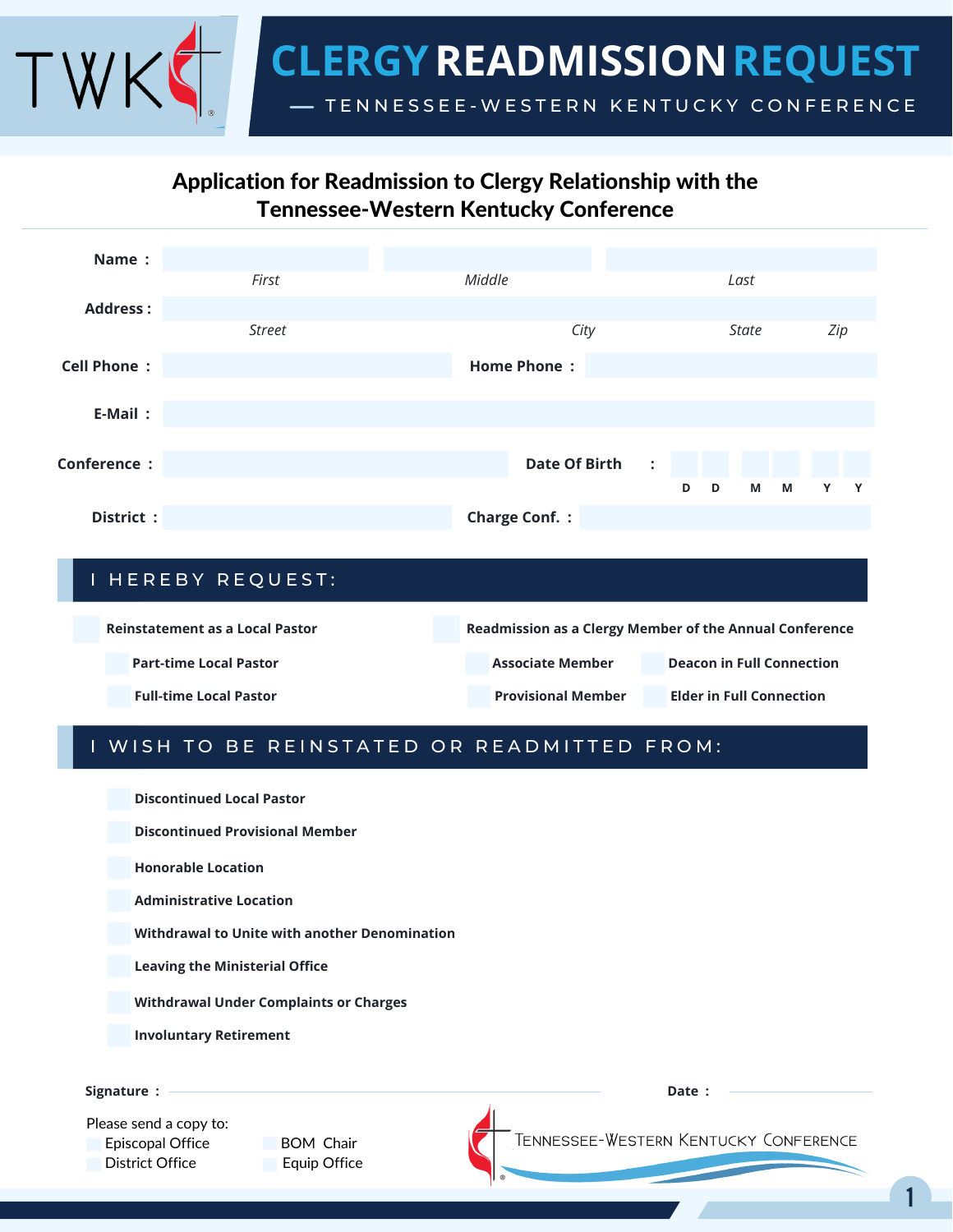**READMISSIONREQUEST CLERGY**

TENNESSEE-WESTERN KENTUCKY CONFERENCE

#### Reinstatement as a Local Pastor (¶320.4)

- 1. Statement on the reasons for reinstatement as a local pastor
- 2. Record of circumstances related to the discontinuance taken from the permanent personnel files of the annual conference

### Readmission to Provisional Membership (¶364)

- 1. Statement on the reasons for readmission to provisional membership
- 2. Record of circumstances related to the discontinuance taken from the permanent personnel files of the annual conference

### Readmission from Honorable or Administrative Location (¶365)

- 1. Statement on the reasons for readmission from location
- 2.Certificate of location
- 3. Report and recommendation by the charge conference and pastor of the local church where membership is held
- Medical Information Form (Form 103) 4.
- Psychological assessment report 5.
- 6. Recommendation of the district superintendent

## Readmission after Leaving the Ministerial Office (¶366)

- 1. Statement on the reasons for readmission after surrender of the ministerial office
- 2. Record of the circumstances related to the surrender of the ministerial office from the permanent personnel files of the annual conference
- 3. Recommendation of the district superintendent

## Readmission after Termination by Action of the Annual Conference (¶367)

- 1. Recommendation of the Cabinet
- Completion of full membership requirement (including candidacy and provisional membership) 2.

## Readmission after Involuntary Retirement (¶368)

- 1. Statement of the reasons for readmission after involuntary retirement
- 2. Record of the circumstances related to the involuntary retirement from the permanent personnel files of the annual conference
- 3. Certificate of retirement
- 4. Medical Information Form (Form 103)
- 5. Psychological assessment report (if required by BOM)
- 6. Recommendation of the district superintendent